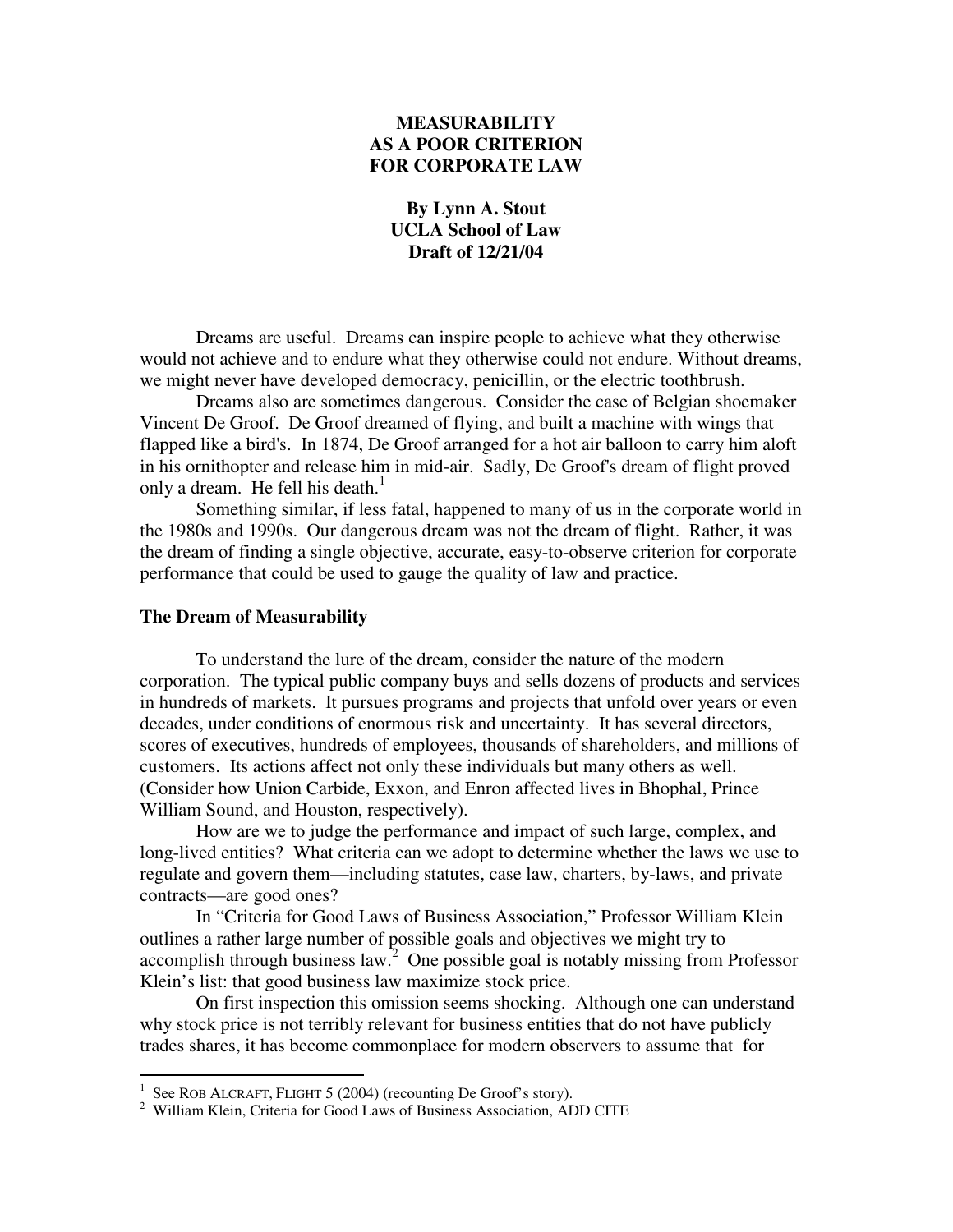public corporations, maximizing share price is an important and indeed possibly the only legitimate business objective. Thus reformers and investor groups exhort corporate directors to focus on "shareholder value;" firms grant their executives lavish stock option packages to "incentivize" them to raise stock price; and academics routinely judge the quality of changes in corporate law and practice according to how those changes affect the market prices for shares. The assumption that stock price reflects corporate performance is so deeply ingrained that for many it has become a mental habit, rarely subject to critical analysis.

Nevertheless, "maximizing share price" never appears on Professor Klein's list as a goal of business law. I suspect it does not for a very sensible reason. In brief, it is only the investor who plans to sell her shares today who views maximizing share price as a goal in itself. For the rest of us, a higher stock price today is not an end but only a means to end, in the form of a yardstick we can use to gauge long-term corporate performance.

Yardsticks are, of course, very useful tools, especially if they are easy to read. But it is important to remember that ease of use is not the only thing we should look for in a yardstick. We should also make sure it measures the thing we want to measure. In other words, the yardstick must be *relevant*. Judging corporate law according to a particular metric simply because the metric is easy to observe would be as foolish as selecting a doctor according height because height is easy to measure, while medical skill, attention to detail, and empathy are not.

Nevertheless, for a variety of reasons, a number of powerful interests in the business world would love to find a single, objective, easy-to-read criterion against which to measure corporate performance. Academics would like to find such a criterion, because they could run regressions to identify the best corporate rules and structures, and publish articles announcing their findings. Consultants would like such a criterion, because they could translate the academics' findings into advice they could provide (for a healthy fee, of course) to investors, executives, and directors. Reformers and regulators would like such a criterion, because they could identify sub-par rules and firms, and push for changes in law and practice to improve them.

With so many different and powerful groups hoping to find an easy way to calculate the quality of corporate law and practice, it was perhaps inevitable the dream would take on a life of its own. The notion that we can straightforwardly measure corporate performance is very appealing. So appealing, it is easy to understand why many who study or work in the business world would leap to embrace the first plausible candidate to come along. That candidate, of course, was share price.

#### **Share Price as a Metric of Corporate Performance**

It is easy for us to forget, today, that for much of the 20th century, scholars and business leaders alike viewed stock prices as only very weak indicators of business performance. In their 1932 classic *The Modern Corporation and Private Property,* Adolph Berle and Gardiner Means noted drily that "the values accorded to securities on the faith of market quotations are only 'paper' and perhaps ought not to be invested with any great amounts of significance."<sup>3</sup> John Maynard Keynes had an even more cynical view. In his 1936 *The General Theory of Employment, Interest, and Money*, Keynes

<sup>&</sup>lt;sup>3</sup> Adolph A. Berle and Gardiner C. Means, The Modern Corporation and Private Property 262 (1932)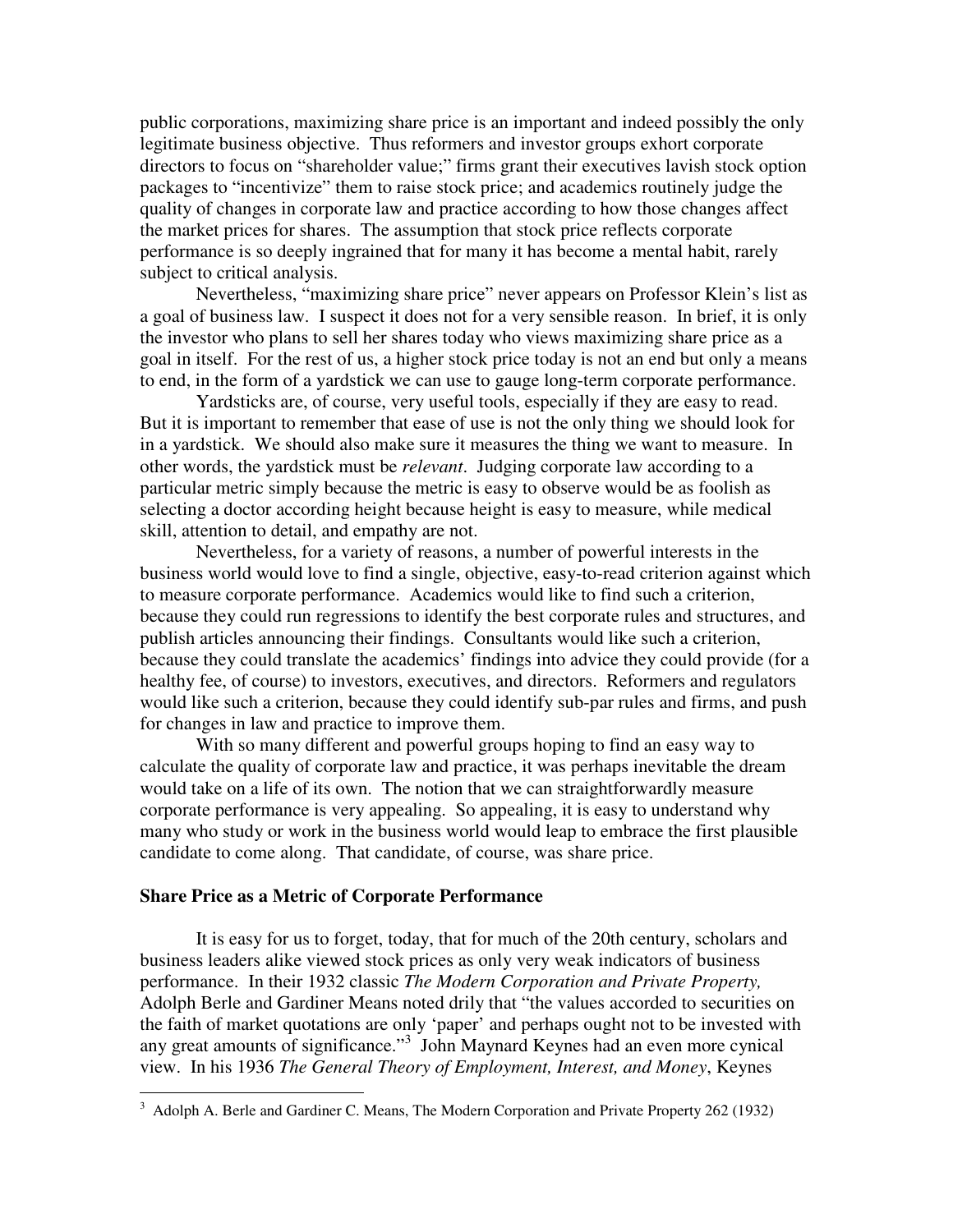famously described the stock market as a "beauty contest" in which prices were largely disconnected from value. 4

This sort of skepticism about the relationship between stock price and corporate value largely disappeared during the 1960s and 1970s. The disappearance can be traced in large part to the development, and subsequent academic promotion, of two fundamental ideas in modern corporate finance.

The first fundamental idea is the idea of an "efficient" stock market. According to efficient market theory, stock prices in a liquid market incorporate new information quickly and accurately. So quickly and accurately, in fact, that the market price of a company's shares offers the best possible estimate of the underlying economic value of shareholders' equity interest in the firm.<sup>5</sup>

The second fundamental idea might be termed the "principal-agent" model of the firm. As commonly employed, the principal-agent model views the shareholders in a corporation as the "principals" of the firm who should benefit from the firm's profits. Other groups that participate in corporations—including creditors, executives, and rankand-file employees—are viewed as outsiders or "agents" who ought to extract from the firm only payments their contracts legally entitle them to extract. The principal-agent model as a result views shareholders as the sole residual claimants in corporations. This implies that any increase in the total value of the firm will produce an equivalent increase in the value of shareholder equity, while a decline in firm value produces an identical decline in shareholder wealth.<sup>6</sup>

Taken together, efficient market theory and the principal-agent model provide the essential ingredients for an almost-irresistibly appealing final product--an apparently accurate, objective, and easy way to calculate corporate performance. All we need to do is observe stock price. Efficient market theory and the principal-agent model accordingly provide the foundation for one of the most common and powerful and omnipresent (if often unspoken) assumptions in contemporary discussions of corporate law: the assumption that *anything that raises share price must be good.*

How nice if this were true. How disappointing that stock prices do not, in fact, accurately capture corporate value.

#### **Five Lessons on the Fallibility of Share Price**

Twenty years ago, the claim that stock prices do not necessarily measure corporate performance might have provoked howls of protest from many readers. Especially during the mid-1980s, when efficient market theory and the principal-agent model were at their zenith, finance theorists and corporate scholars often embraced the notion that stock prices capture economic value with a passion that bordered on the religious.

<sup>&</sup>lt;sup>4</sup> John M. Keynes, The General Theory of Employment, Interest, and Money 156 (1936).

 $5$  For general surveys of the theory of efficient markets, see Richard A. Brealey & Stewart C. Myers, Principles of Corporate Finance (6th ed. 200); Burton G. Malkiel, A Random Walk Down Wall Street (7th ed. 1999); and Ronald J. Gilson and Reinier H. Kraakman, The Mechanisms of Market Efficiency, 70 Va. L. Rev. 549 (1984).

<sup>&</sup>lt;sup>6</sup> For discussions of the principal-agent model, see Frank H. Easterbrook & Daniel Fischel, The Economic Structure of Corporate Law 36-39(1991); Margaret M. Blair and Lynn A. Stout, A Team Production Theory of Corporate Law, 85 Va. L. Rev. 247, 261-265 (1999).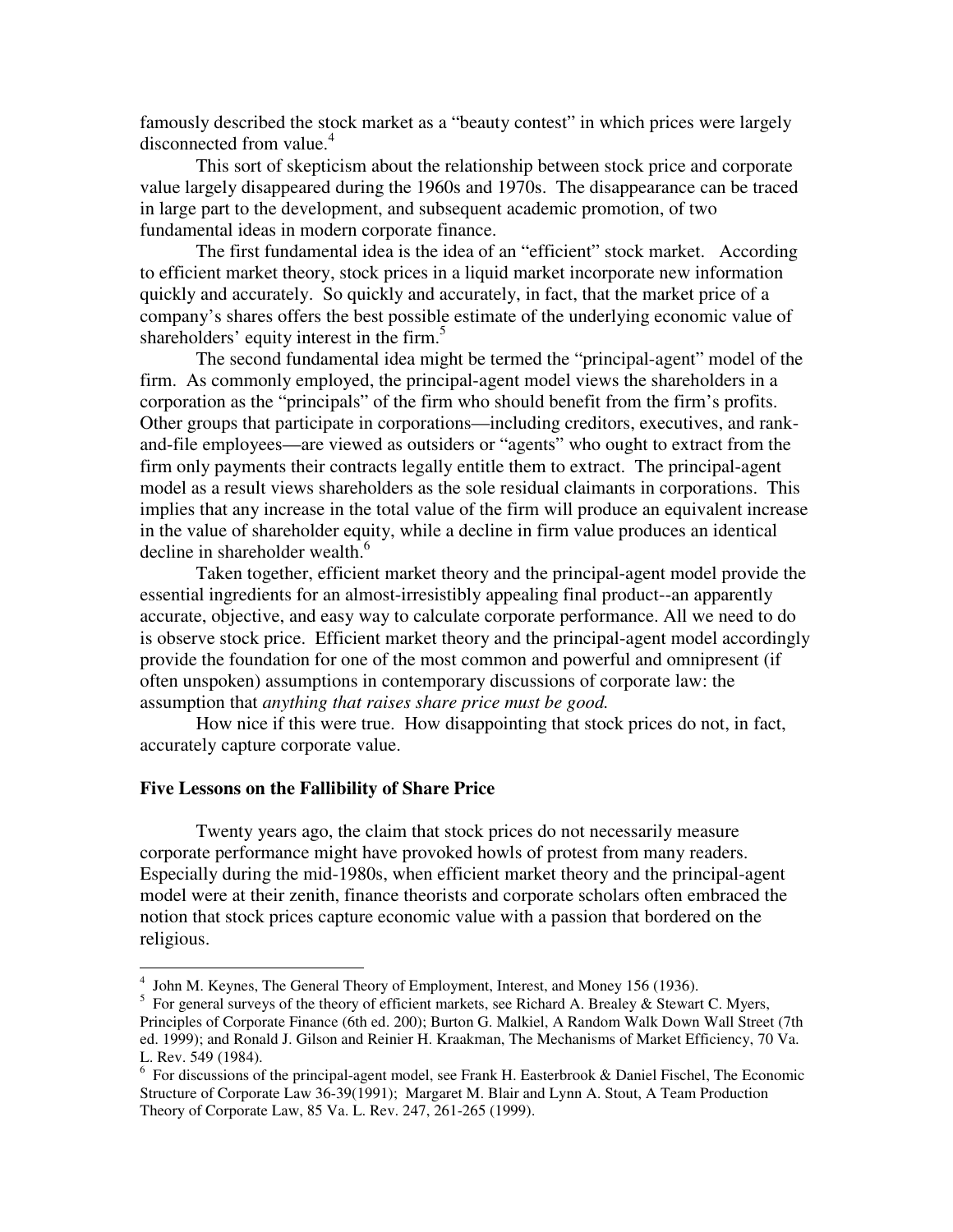Our collective confidence in the accuracy of stock prices was badly shaken, however, on October 19, 1987, when the Dow Jones industrial average inexplicably lost 23 percent of its value in a single trading session. (The value appeared again, equally mysteriously, a few months later). In 2000, the dramatic collapse of the 1990s tech stock bubble further undermined many observers' trust in market prices. Most recently, we have had to contend with a series of high-profile cases like Enron and Global Crossing, in which corporations saw their share price first soar beyond any sane estimate of value and then crash as forcefully (and, in some cases, as fatally) as De Groof's ornithopter.

Such object lessons have taken their toll on most people's faith in the strength of the supposed connection between stock prices and corporate performance. They have also spurred academics to produce not one, but several, important literatures that examine how and why stock prices often fail to accurately measure underlying corporate value. Most readers are probably familiar with one or more of these literatures. My guess is that, if pressed, most also would concede stock prices often bear only a weak relationship to corporate performance.

But at least a few die-hard souls might defend the market's efficiency. Many others might be tempted to suggest that stock prices, while imperfect, nevertheless capture value reasonably accurately much of the time. Still others would squirm uncomfortably and change the subject. Such is the power of the dream of measurability to capture our hearts.

In both business and scholarship, however, it is important to use our heads. We may hope for a single, objective, accurate, easy-to-read measure of corporate performance. Hope nevertheless is not the same thing as reality. For readers romantic enough to cling to the dream of measuring corporate performance by stock price, I offer below a brief reminder of some of the many reasons why contemporary economic and corporate scholarship teaches us that stock prices often fail to reflect true corporate value.

## *1. The Problem of Private Information*

Even the most zealous defenders of efficient market theory usually concede stock prices do not fully reflect "private" information that is not available to the investing public. In the parlance of finance economics, the market is at best *semi-strong efficient*. 7

Yet once we admit that prices do not incorporate private information, we are forced into a second admission: prices will often fail to reflect information that is valuable, even essential, to valuing firms. Consider the classic and rather common example of nonpublic information that the company's books are being cooked.

Some readers might object that the sort of price inaccuracy that results from private information is likely to persist only for the short term. Eventually, the good--or bad--news must come out. But in today's stock market, many influential investors (including both outsiders like hedge funds and mutual funds and insiders like executives whose options are about to vest) expect to hold their stock for only a few weeks or months. As a result, short term inaccuracies can lead to long term distortions in corporate strategy and policy.

<sup>&</sup>lt;sup>7</sup> See generally Eugene F. Fama, Efficient Capital Markets: A Review of Theory and Empirical Work, 25

J. Fin. 383 (1970) (distinguishing between between strong and semistrong efficiency).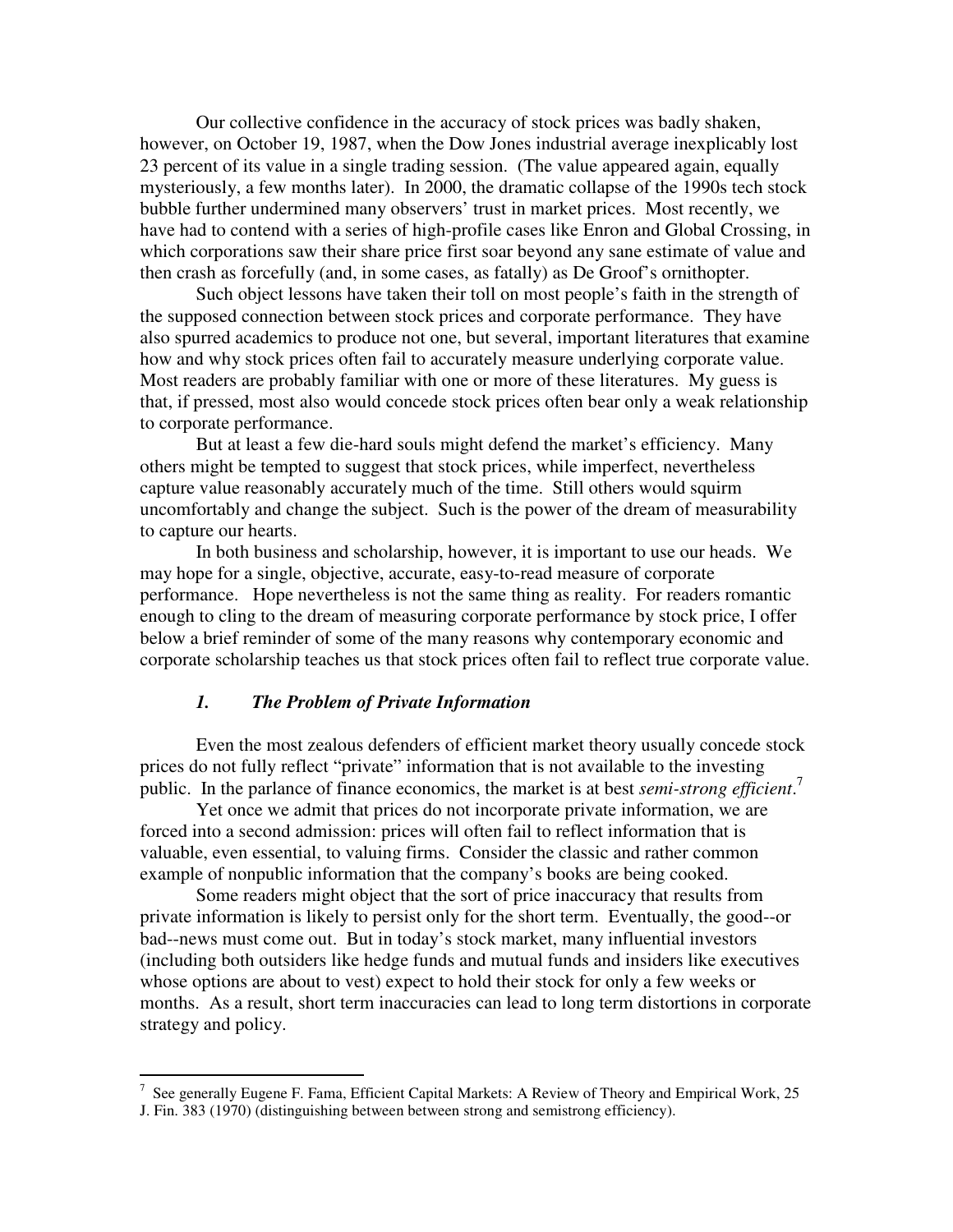### *2. Obstacles to Arbitrage*

Efficient market theory relies on arbitrage to incorporate new information quickly and fully into market price. Modern finance economists have come to believe, however, that in real life, stock traders often face serious obstacles to arbitrage, including but not limited to capital constraints, short sales restrictions, borrowing constraints, and holding period constraints. 8

Once we recognize that there are limits to arbitrage, we must also recognize that some kinds of "public" information—especially information that is difficult for average investors to obtain or understand—will tend to be incorporated into market prices only slowly and incompletely. Many sophisticated observers believe, for example, that during the 1990s, the prices of many tech firms' shares failed to fully reflect publicly-available information about the dilutive effects of employee stock options. Again, the result was significant inaccuracies in stock prices that persisted long enough to seriously distort investment strategy, executive compensation, and other important business decisions.

#### *3. Behavioral Finance and Investor Irrationality*

The notion that stock prices accurately measure the value of shareholders' equity depends, at a very fundamental level, on an underlying belief that investors value stocks by making rational estimates of future risks and returns. Contemporary economists, however, increasingly question investor rationality on both theoretical and empirical grounds. The hottest new field in finance is "behavioral finance" – the study of how investors' emotions and cognitive biases systematically distort stock prices.<sup>9</sup>

The rise of behavioral finance has deep-seated implications not only for finance economists, but for corporate governance experts as well. A stock market driven by manias and cognitive quirks can hardly provide a reliable basis for gauging corporate performance. (Remember Pets.com?)

## *4. Options Theory, Team Production, and the Problem of Multiple Residual Claimants*

Even if stock prices accurately captured the economic value of shareholder equity, they would be a good measure of corporate performance only if changes in equity value necessarily mirrored changes in aggregate firm value. The principal-agent model addresses this issue by "assuming the can opener"—that is, by assuming that shareholders are the sole residual claimants in corporations.

Modern options theory and team production theory both teach that this assumption is incorrect. Options theory demonstrates that creditors are also potential residual claimants and residual risk bearers in firms. As a result, shareholders can

<sup>&</sup>lt;sup>8</sup> See generally Lynn A. Stout, The Mechanisms of Market Inefficiency: An introduction to the New Finance, 28 J. Corp. L. 635, 651-659 (discussing theory and evidence of limits to arbitrage).

<sup>9</sup> See, e.g., Robert J. Shiller, Irrational Exuberance (2000); Andrei Shleifer, Inefficient Markets: An Introduction to Behavioral Finance (2000). For a general survey, see Stout, Mechanisms, supra note 8 at 659-666.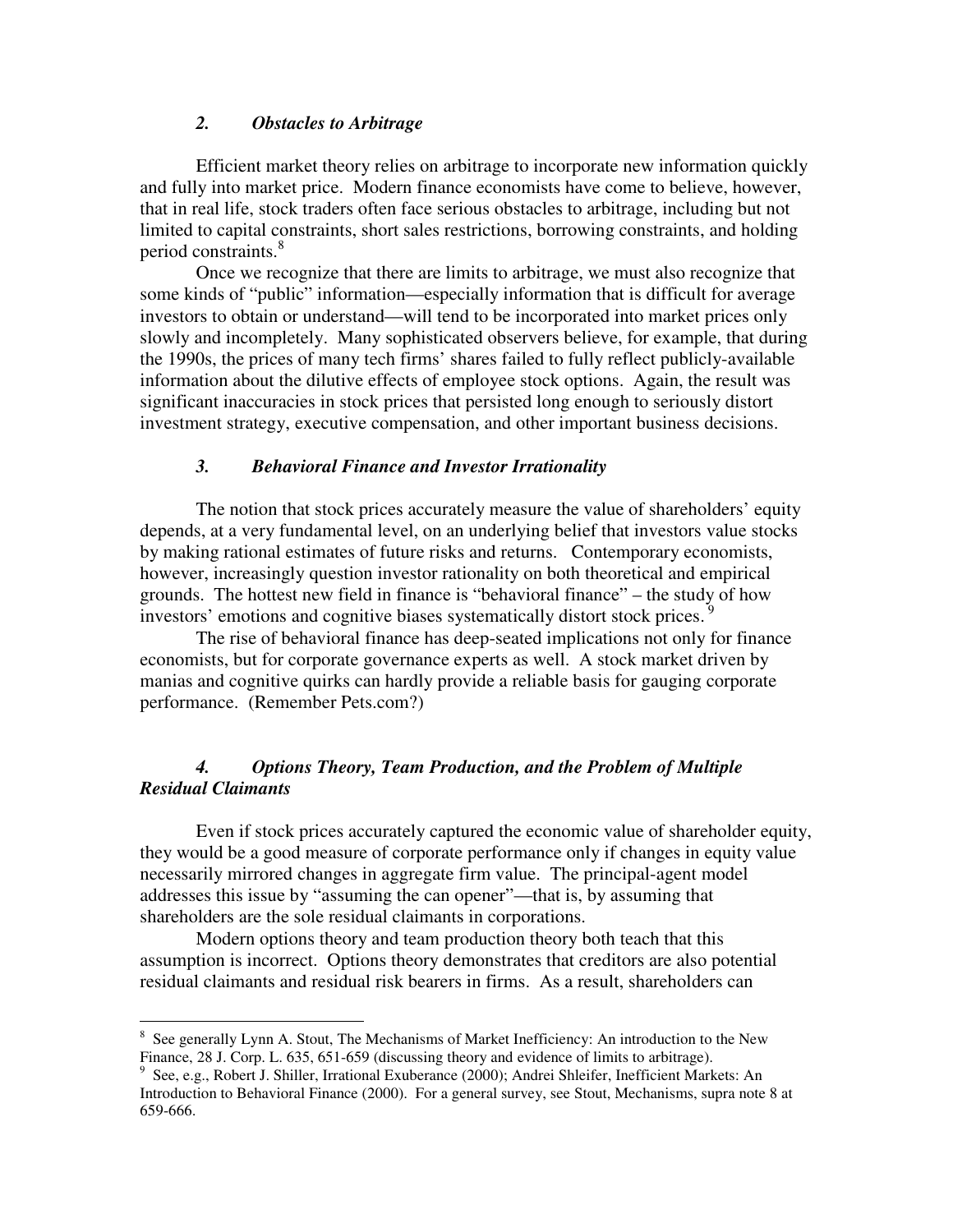increase the economic value of their equity interest simply by extracting value from creditors. For example, they can pursue high-risk strategies that raise share price while degrading the quality and value of the firm's debt.<sup>10</sup>

In the same vein, team production theory teaches that economic production often requires executives, employees, customers, and other nonshareholder groups to make firm-specific investments (e.g., sunk cost investments of time or effort, or investments in knowledge, skills, or relationships uniquely specialized to a particular firm). Often these firm-specific investments cannot be protected with formal contracts. As a result, nonshareholder constituencies end up being residual claimants and risk bearers.<sup>11</sup>

This means, again, that shareholders can raise stock price not only by increasing the value of the firm as a whole, but also by extracting wealth from nonshareholder constituencies. Oracle's recent purchase of competitor Peoplesoft offers an example of just such a rob-Peter-to-pay-Paul strategy. Peoplesoft's shareholders earned a modest premium from the sale. Because Oracle plans to stop selling many of Peoplesoft's products and lay off much of its workforce, much of the gain seems likely to come from Peoplesoft's employees and customers.

#### *5. Share Price and the Diversified Shareholder*

So far the discussion has focused on why stock prices fail to accurately capture the economic value of shareholder equity (as predicted by efficient market theory) and why changes in shareholder equity often fail to mirror changes in the overall value of the firm (as assumed by the principal-agent model). Yet even if these problems did not exist—even if we ignore evidence and reason, and assume efficient market theory and the principal-agent model accurately describe modern corporations--we still cannot safely assume that share price measures corporate performance for diversified shareholders.

This is because diversified shareholders own stocks in many firms and in many industries. They also often own corporate bonds, government bonds, and real estate. If individuals, they "own" and usually invest in their own human capital (knowledge and skills they sell to employers). As a result, diversified investors worry about business strategies that increase the value of one of their investments by harming the value of others. For example, diversified shareholders have mixed emotions about corporate takeovers, which provide gains for target shareholders but often depress the prices of bidding firms. They worry about high-risk strategies that raise share price while devaluing debt. They are distressed when the companies they invest in shy away from investing in research or employee training that provides valuable spillover benefits to other companies they also invest in. And they worry when their financial capital is managed in a way that harms their human capital—for example, when corporations raise share price by reducing employee wages or polluting the environment.<sup>12</sup>

<sup>&</sup>lt;sup>10</sup> For a general discussion of the implications of options theory for the principal-agent model, see Margaret M. Blair and Lynn A. Stout, Director Accountability and the Mediating Role of the Corporate Board, 79 Wash. U. L. Q. 403, 411-14 (2001).

<sup>&</sup>lt;sup>11</sup> See generally Blair & Stout, Team Production, supra note 6.

<sup>&</sup>lt;sup>12</sup> See generally James P. Hawley & Andrew T. Williams, The Rise of Fiduciary Capitalism: How Institutional Investors Can Make Corporate America More Democratic (2000); Robert A.G. Monks, The New Global Investors: How Shareholders Can Unlock Sustainable Prosperity Worldwide (2001).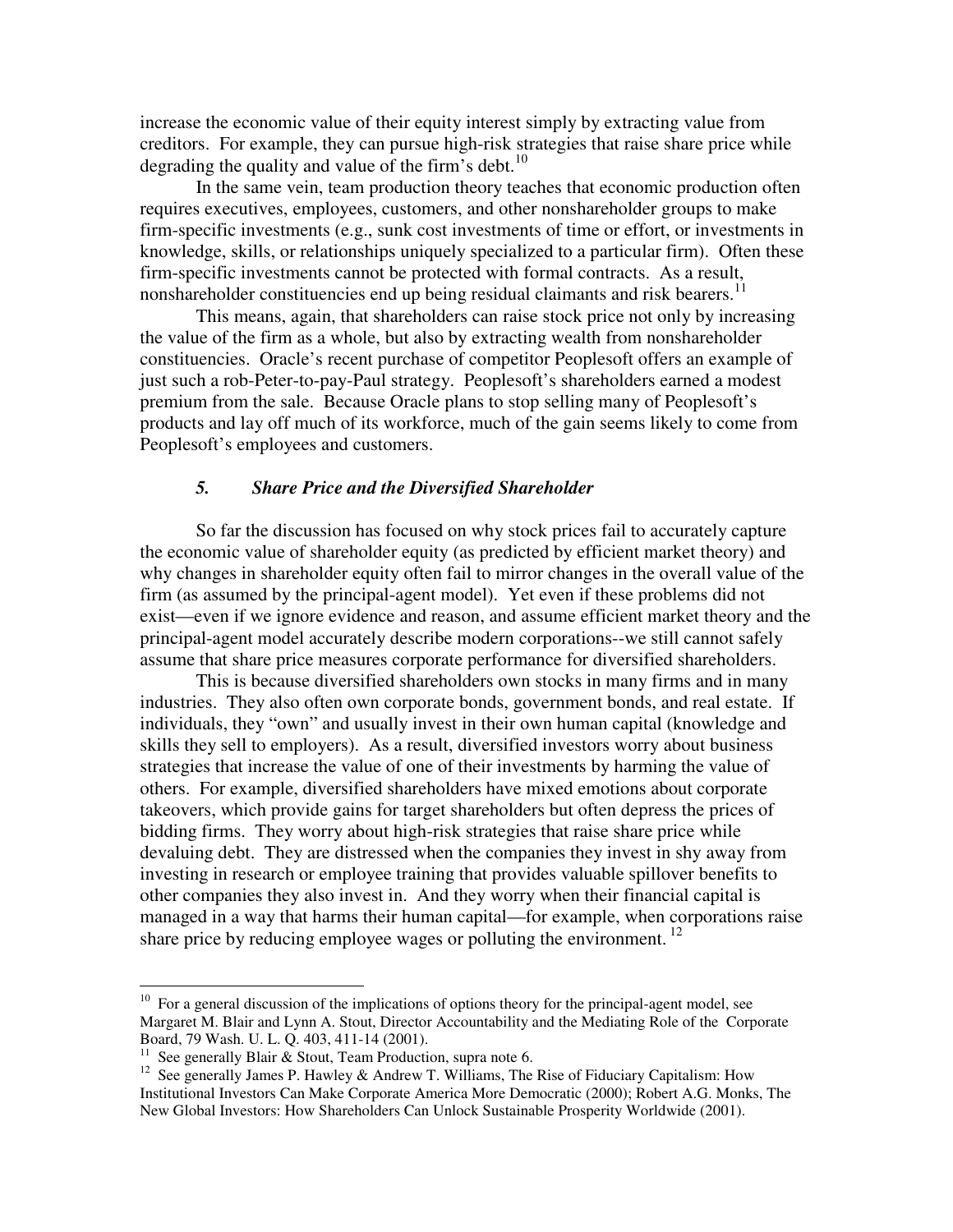Enron offers a wonderful example of how policies that ruthlessly maximize the price of one firm often produce spillover effects that harm diversified investors' other interests. By trading risky energy derivatives, Enron for many years achieved superlative returns on its shares. Eventually, however, its gambling luck ran out, and the firm was tipped into insolvency. Most of the resulting losses were borne not by Enron stockholders (many of whom made enormous amounts of money over the years) but by Enron bondholders, customers, counterparties, and employees, along with the residents of Houston, Texas.

#### **Should We Abandon the Dream of Measurability?**

At this point, I suspect that even readers accustomed to casually assuming that raising stock price is a good criterion for corporate law may be ready to cry "uncle," and concede that stock prices often bear only a very loose connection to corporate value. (True believers who are not yet ready to concede this are invited to consider a variety of other arguments that, given space constraints, I have not explored here.)<sup>13</sup>

This is not to say that stock prices are utterly unconnected to corporate performance. But the connection seems very loose indeed. Nobel Prize winner Fischer Black was an early believer in efficient market theory who lost his faith with age and experience. Black may have put it best when he suggested that one might define an efficient market "as one in which price is within a factor of 2 of value, i.e., the price is more than half of value and less than twice value."<sup>14</sup>

Nevertheless, some might protest, isn't share price still the best of all possible performance yardsticks? Don't we need a single objective criterion?

Maybe. But maybe not. As we have seen, a corporation run according to the philosophy that "anything that raises share price is good" is a corporation that will cook its books; a corporation that will fail to invest in projects or programs that cannot by understood and appreciated by unsophisticated investors; a corporation that will chase after investment fads and fancies; a corporation that will raise share price by opportunistically exploiting its creditors, employees, and customers; and a corporation that will pursue strategies that harm its diversified shareholders' other investment interests.

In other words, we should not let our dream of a universal criterion for measuring corporate performance blind us to the reality that stock price is at best a highly imperfect measure. If we allow wishful thinking to trump common sense, we court error. Recent business history offers several examples of just triumphs of hope over experience.

## *1. The Revlon Doctrine*

The Delaware judiciary is renowned for its detailed knowledge of corporate law, theory, and practice. Delaware judges enjoy well-deserved reputations for business insight and expertise. As a result, it is no surprise that the Delaware judiciary was one of

<sup>&</sup>lt;sup>13</sup> For example, a large and growing literature on how heterogeneous expectations affect asset prices further undermines the supposed connection between stock price and economic value. See generally Stout, Mechanisms, supra note 8, at 639-650 (discussing heterogeneous expectations literature).

<sup>&</sup>lt;sup>14</sup> Fischer Black, Noise, 41 J. Fin. 529, 533 (1986).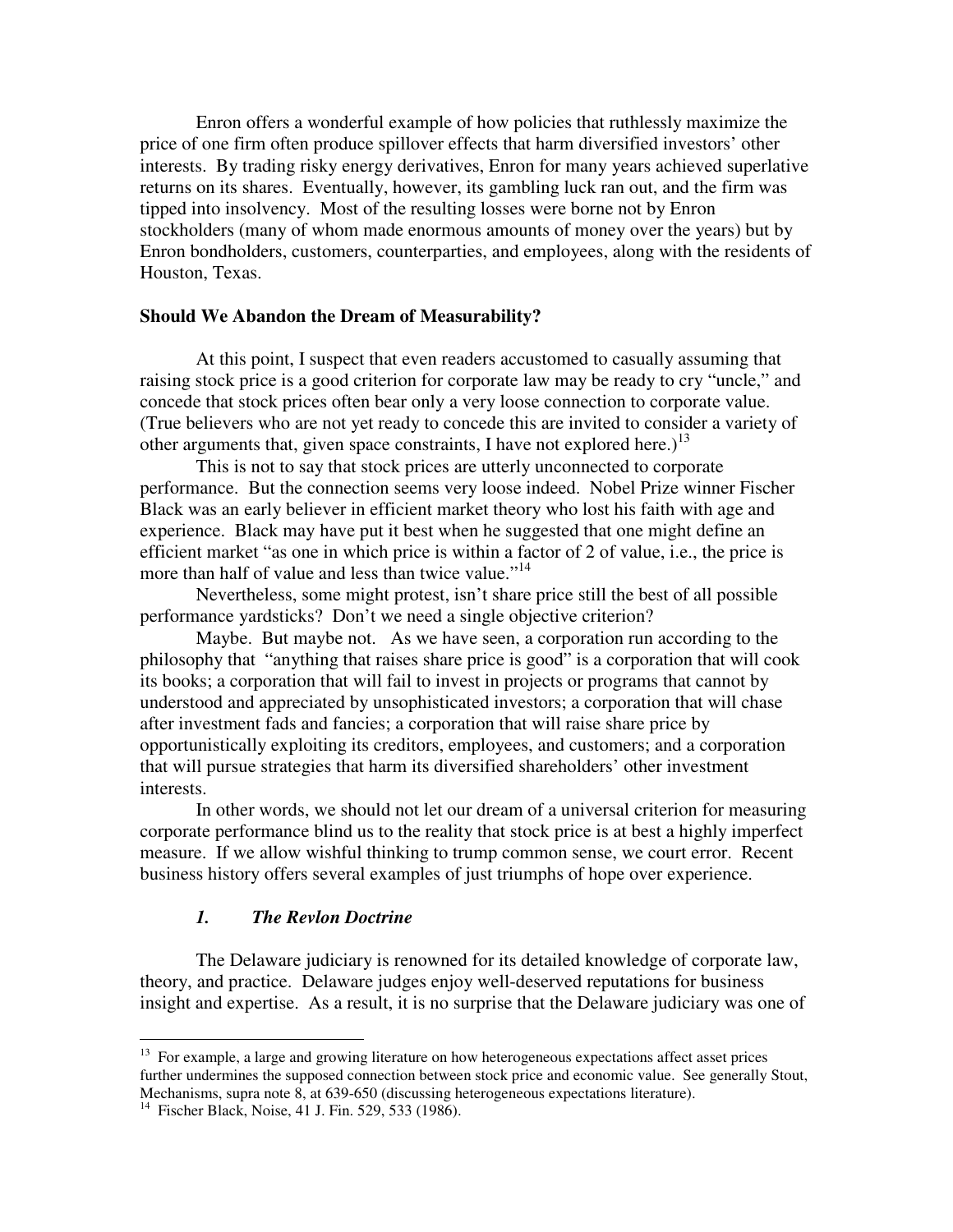the first groups in the business world to fully grasp the implications of combining efficient market theory with the principal-agent mode, and to jump aboard the "price equals value" bandwagon. It is also no surprise that the Delaware judiciary was among the first groups to realize its error and jump off.

The bandwagon leap took place, of course, in 1985, when the Delaware Supreme Court handed down its decision in *Revlon, Inc. v. MacAndrews & Forbes Holdings, Inc.* 15 In that case, the Court held that the directors of a public company who were seeking to arrange the sale of the firm to a privately-held concern had a fiduciary duty to try to get the highest possible price in the sale without considering effects on nonshareholder constituencies. This was necessary, the Court observed, to ensure "the maximization of the company's value."  $16$ 

Before *Revlon*, Delaware case law explicitly granted directors considerable leeway to resist premium takeover bids on any number of grounds, including concerns about how the takeover might effect nonshareholders and the belief that the offer, while higher than market, was nevertheless "too low." <sup>17</sup> By rejecting such arguments, *Revlon* seemed a triumph of "stock price equals corporate value" thinking.

The triumph did not last long. Only four years later, after a period of doctrinal confusion, the Delaware Supreme Court decided *Paramount Communications v. Time,* Inc., <sup>18</sup> a case holding that that the *Revlon* doctrine only applied in circumstances so narrow and avoidable that the doctrine essentially has been left for dead. Some theorists may still mourn *Revlon's* passing. But in the eyes of the Delaware judiciary, *Revlon* was a mistake.

## *2. The Stock Option Fad*

*Revlon* involved a short-lived and relatively inexpensive judicial flirtation with the idea that stock price equals value. In a second case, the infatuation has proven far more costly. This is the case of executive compensation.

During the 1980s and 1990s, efficient market theory and the principal-agent model led a number of influential corporate commentators and interest groups to enthusiastically endorse the use of stock options as a means of "bonding" executives' interests to those shareholders. After all, if any rise in stock price necessarily reflects an equivalent increase the corporate value, what better way to "incentivize" executives to act efficiently? Executives, seeing options make their peers wealthy beyond their most avaricious dreams, happily went along with the program.

The results are now widely perceived to have been something of a disaster. Options are no longer viewed as the "silver bullet" solution to lagging corporate performance. Instead, they are associated with grossly excessive CEO pay packages, financial frauds and misstatements, and a host of scandals ranging from Enron's collapse to Disney's \$140 million severance package paid departing executive Michael Ovitz.

The rise and fall of options provides a useful object lesson in how the illusion of measurability lured an entire business generation into a radical and unfortunate

<sup>15</sup> 506 A.2d 173 (Del. 1985).

<sup>16</sup> Id. At 182.

<sup>&</sup>lt;sup>17</sup> See Unocal Corp. v. Mesa Petroleum Co., 493 A.2d 946 (Del. 1985).

<sup>18</sup> 571 A.2d 1140 (Del. 1989).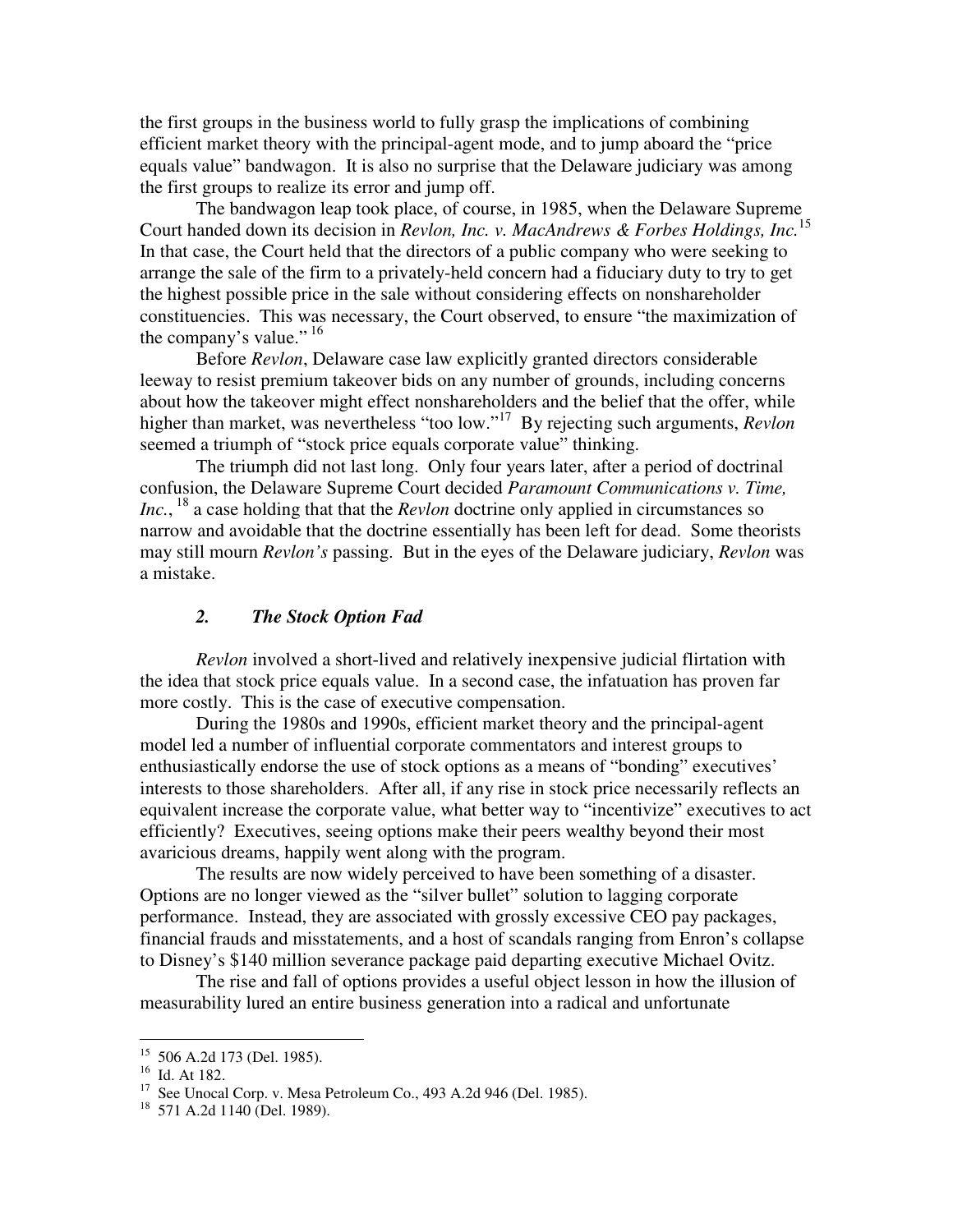restructuring of compensation practices. Luckily, as in the case of *Revlon,* the damage does not appear to be irreversible. Options remain an important and legitimate part of many executive compensation packages. Nevertheless, the headlong enthusiasm we saw in the 1990s has largely dissipated, and options grants declined significantly.

## *3. "Empirical" Corporate Governance Scholarship*

*Revlon* and stock options illustrate nicely how lawmakers and business leaders, respectively, have each at some point fallen prey to "stock price equals value" thinking. There is a third group, however, for whom this idea has proven even more alluring. That group is academics.

During the 1980s and 1990s, finance theorists and corporate law scholars embraced the notion that stock prices measure corporate value with far greater enthusiasm than the business world itself ever did. They have continued to cling to the idea far more tightly. For evidence of our shallow learning curve, we need look no further than the current enthusiasm for "empirical" studies of corporate governance.

There are a variety of empirical approaches one can adopt to analyze corporate law. But the most popular these days seem to be studies that try to identify good corporate law rules and practices by looking to stock price as a measure of corporate performance. For example, many empirical scholars use "event studies" that evaluate changes in corporate rules and structures according to whether they are statistically associated with an increase or decrease in share price. <sup>19</sup> Another increasingly-popular technique is to employ some version of "Tobin's Q," a ratio that attempts to identify firms with good prospects by looking at the extent to which their share price exceeds the per-share book value of their assets.<sup>20</sup>

Corporate scholars have sacrificed thousands of hours, trees, and IQ points to both sorts of endeavors. These sorts of empirical studies nevertheless have largely failed to produce any very significant results—that is, results that are both strong and replicated.

Instead, we have seen scores of papers that find various aspects of corporate law to be only very weakly associated with better stock performance or higher Tobin's Q- often so weakly, the results are not statistically significant.<sup>21</sup> A very few studies have reported strong results. Given the sheer number of regressions run, however, one would expect to see occasional strong results as a matter of random chance. The unreliability of these outliers is further highlighted by the fact that other researchers often cannot replicate them. For example, a recent and highly-publicized study reported that in 1996, firms incorporated in Delaware had a Tobin's Q that was as much as 5% higher than similar firms incorporated in other states.<sup>22</sup> This finding was interpreted in the popular press as a "no-brainer" prescription for reincorporating in Delaware.<sup>23</sup> Only a few years later, a different researcher ran a similar study, and found that the impressive "Delaware effect" had disappeared.<sup>24</sup>

<sup>&</sup>lt;sup>19</sup> See, e.g., ADD CITES

<sup>&</sup>lt;sup>20</sup> See, e.g., ADD CITES

<sup>&</sup>lt;sup>21</sup> See, e.g., studies cited in Stout, Mechanisms, supra note 8, at n. 97.

<sup>&</sup>lt;sup>22</sup> Robert Daines, Does Delaware Law Improve Firm Value? 62 J. Fin. Econ. 525 (2001).

<sup>&</sup>lt;sup>23</sup> Guhan Subramanian, The Disappearing Delaware Effect, 20 J.L., Econ & Org. 32, 34 (2004) (discussing media response to Daines' study).

<sup>&</sup>lt;sup>24</sup> Subramanian, supra note 23.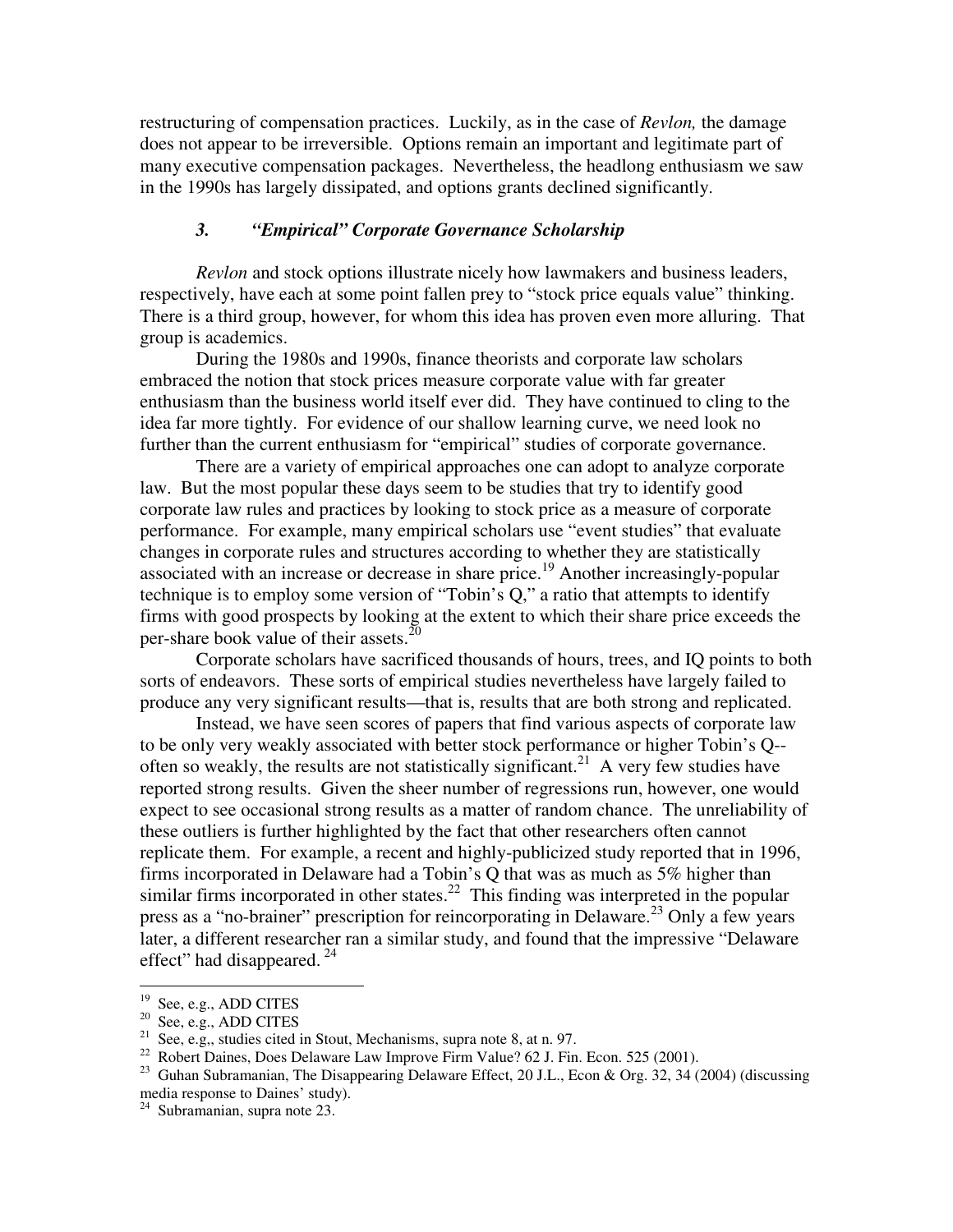There are a number of possible explanations for such disappointing and ephemeral results.<sup>25</sup> One obvious possibility, however, is that researchers who rely on stock price to measure of economic performance are simply using too limited a metric. This might explain an enduring puzzle surrounding one of the few types of event studies that have produced strong and consistent results: event studies of how takeover bids affect target firm prices. Not surprisingly, researchers generally find that a takeover bid is associated with an increase in the market price for the target firm's shares. (This phenomenon is so obvious to those in the business world that one cannot help but wonder who first thought it worthwhile to "test" it). Nevertheless, this apparent increase in corporate "value" has not been replicated in accounting studies, which find that takeovers have no significant effect on target firm earnings or performance.<sup>26</sup>

Despite this less-than-stellar track record, and despite the extensive theoretical and empirical literature undermining efficient market theory and the principal-agent model, academic enthusiasm for stock-based empirical studies persists. I expect that part of the reason lies in the fact that academic work is just that--academic. Judges make decisions that actually affect others' risks and returns. Business people make choices that affect not only others' risks and returns, but their own as well. Academics can speculate about what makes good corporate law all day long, and never have to worry about doing significant damage.

Nevertheless, there is an opportunity cost to empirical scholarship that relies on share price to accurately measure value. The cost may be small, but it is worth thinking about—especially for those of us who are scholars.

#### **CONCLUSION**

In "Criteria for Good Laws of Business Association," Professor William Klein identifies no fewer than thirty different goals or objectives that one might seek to achieve through corporate law. It would be natural for such a hodge-podge to provoke irritation. With so many possible goals to choose among, how are we to set priorities and identify the most important? What do we do when we disagree in our goals? What do we do when the goals conflict with each another?

Life would be so much easier if we could identify a single, universally-accepted criterion against which to gauge corporate law and practice. Professor Klein refuses to identify such a criterion, and he is correct in his refusal. His laundry list reflects the complex realities of the business world, where the consequences of any particular decision are often opaque, widespread, multifaceted, and played out over long periods of time. In the real world, we lack a single accurate metric to gauge corporate performance. We must make do instead with a variety of sometimes-conflicting goals and rules of thumb—give shareholders a decent return; take care of your employees; keep the customer satisfied; don't take on too much risk; grow the business. It is a messy, inefficient, inexact system. Still, it has one remarkable advantage. History has proven it works.

<sup>&</sup>lt;sup>25</sup> For example, much of corporate law is endogenous, meaning that firms can choose what sorts of rules they will operate under. If different firms choose the different rules that are optimal for them, we should expect to see variation in practice that is unaccompanied by systematic variation in performance.

 $26$  ADD CITES